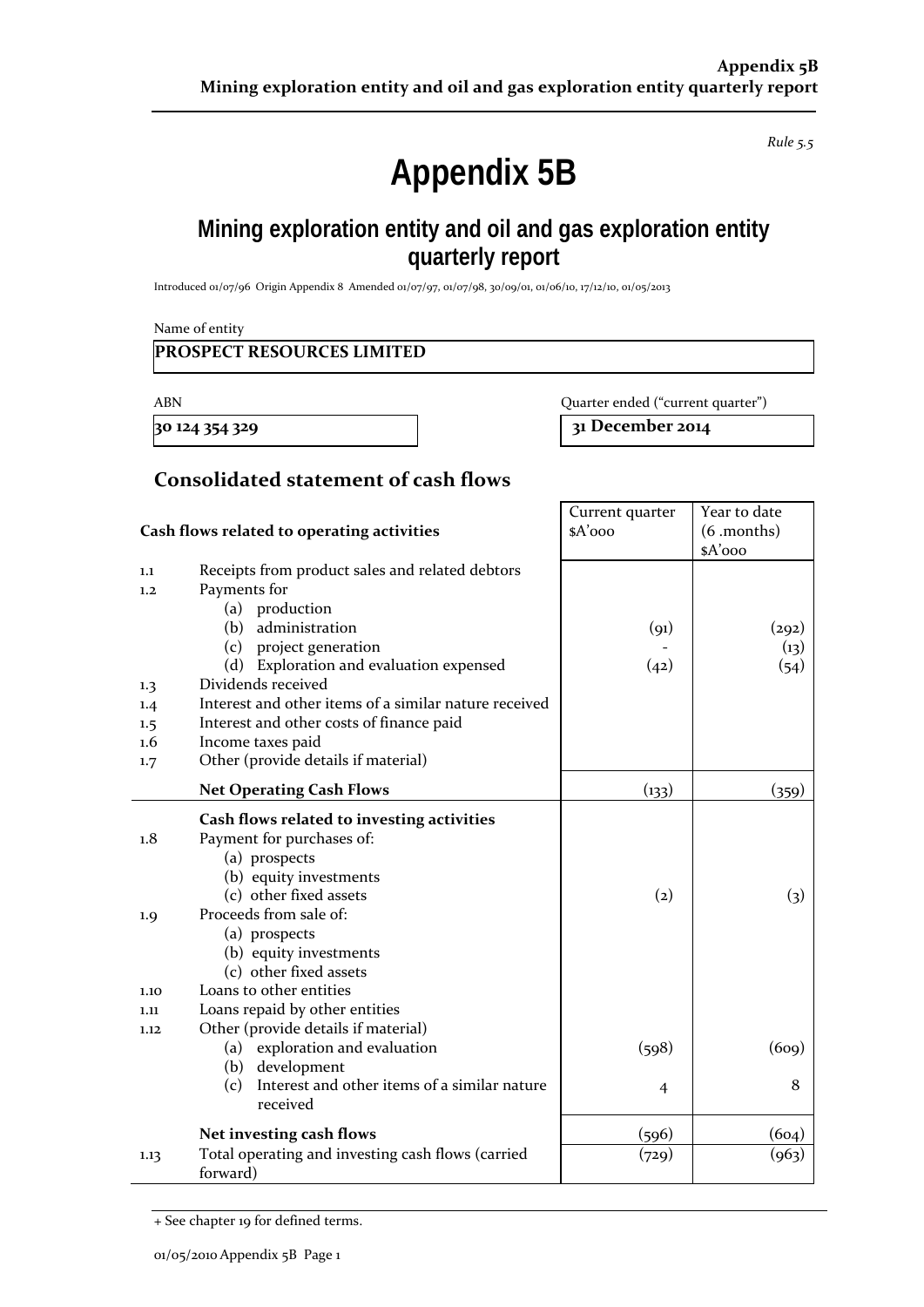| 1.13 | Total operating and investing cash flows                                | (729) | (963) |
|------|-------------------------------------------------------------------------|-------|-------|
|      | (brought forward)                                                       |       |       |
|      |                                                                         |       |       |
|      | Cash flows related to financing activities                              |       |       |
| 1.14 | Proceeds from issues of shares, options, etc.                           |       | 1,079 |
| 1.15 | Proceeds from sale of forfeited shares                                  |       |       |
| 1.16 | Proceeds from borrowings (related party)                                |       |       |
| 1.17 | Repayment of borrowings                                                 |       |       |
| 1.18 | Dividends paid                                                          |       |       |
| 1.19 | Other (provide details if material)                                     |       |       |
|      | Proceeds from share applications not issued<br>$\overline{\phantom{a}}$ | 104   | 104   |
|      | Cost of issue of shares, options<br>$\overline{\phantom{a}}$            | (79)  | (79)  |
|      | Net financing cash flows                                                | 25    | 1,104 |
|      |                                                                         |       |       |
|      | Net increase (decrease) in cash held                                    | (704) | 141   |
|      |                                                                         |       |       |
| 1.20 | Cash at beginning of quarter/year to date                               | 1,149 | 304   |
| 1,21 | Exchange rate adjustments to item 1.20                                  | 24    | 24    |
| 1.22 | Cash at end of quarter                                                  | 469   | 469   |
|      |                                                                         |       |       |

### **Payments to directors of the entity, associates of the directors, related entities of the entity and associates of the related entities**

|                                                                          | Current quarter<br>$A'$ ooo |
|--------------------------------------------------------------------------|-----------------------------|
| Aggregate amount of payments to the parties included in item 1.2<br>1.23 | 11                          |
| Aggregate amount of loans to the parties included in item 1.10<br>1.24   | -                           |

1.25 Explanation necessary for an understanding of the transactions

Rent

### **Non‐cash financing and investing activities**

2.1 Details of financing and investing transactions which have had a material effect on consolidated assets and liabilities but did not involve cash flows

2.2 Details of outlays made by other entities to establish or increase their share in projects in which the reporting entity has an interest

<sup>+</sup> See chapter 19 for defined terms.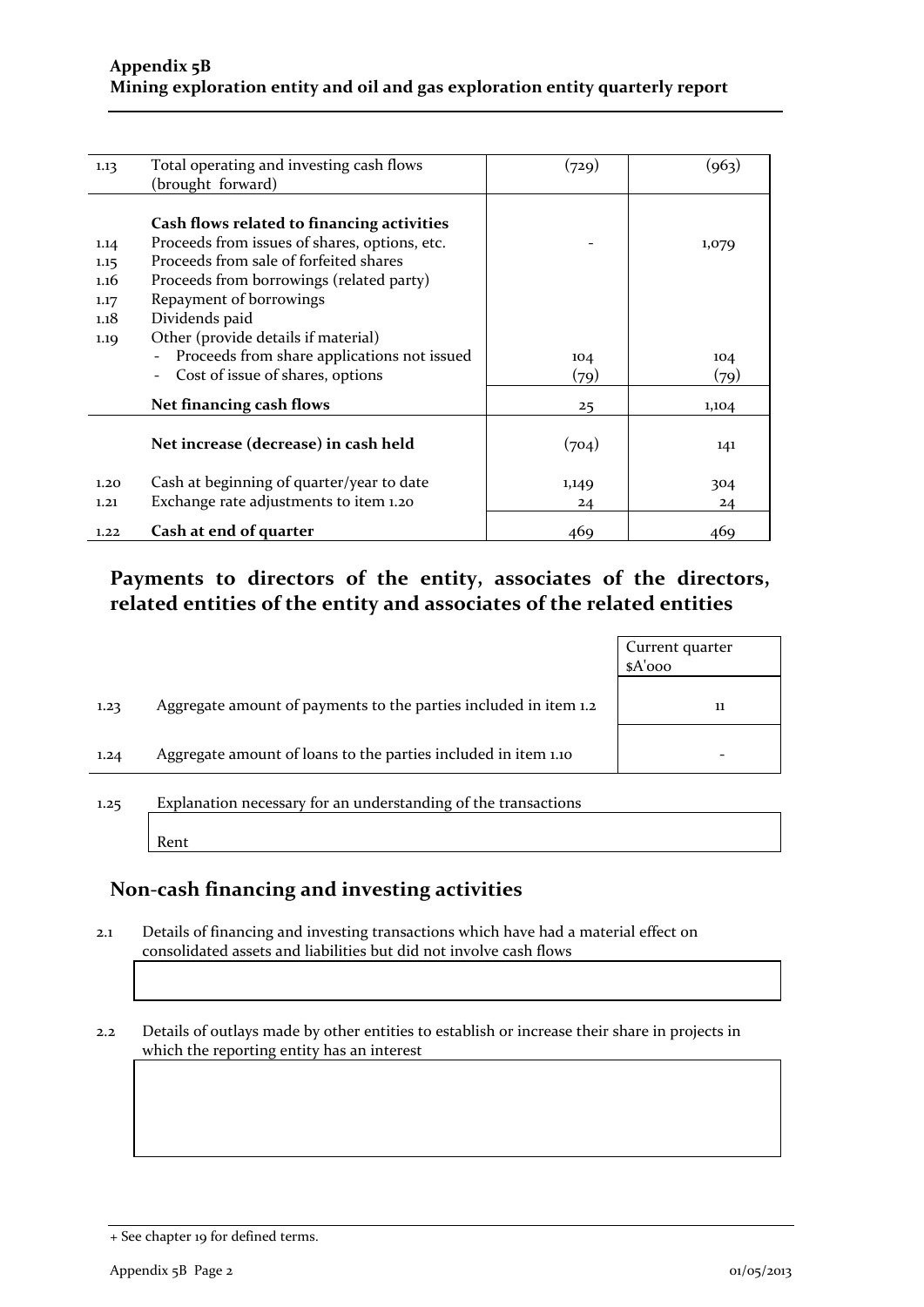#### **Financing facilities available**

*Add notes as necessary for an understanding of the position.*

|     |                             | Amount available<br>$A'$ 000 | Amount used<br>$A'$ 000 |
|-----|-----------------------------|------------------------------|-------------------------|
| 3.1 | Loan facilities             |                              |                         |
| 3.2 | Credit standby arrangements |                              |                         |

## **Estimated cash outflows for next quarter**

|     |                            | $A'$ 000 |
|-----|----------------------------|----------|
| 4.1 | Exploration and evaluation | 88       |
| 4.2 | Development                |          |
| 4.3 | Production                 |          |
| 4.4 | Administration             | 106      |
|     |                            |          |
|     | <b>Total</b>               | 194      |

## **Reconciliation of cash**

|     | Reconciliation of cash at the end of the quarter (as<br>shown in the consolidated statement of cash flows)<br>to the related items in the accounts is as follows. | Current quarter<br>$A'$ 000 | Previous quarter<br>$A'$ 000 |
|-----|-------------------------------------------------------------------------------------------------------------------------------------------------------------------|-----------------------------|------------------------------|
| 5.1 | Cash on hand and at bank                                                                                                                                          | 8                           | 23                           |
| 5.2 | Deposits at call                                                                                                                                                  | 283                         | 962                          |
| 5.3 | Bank overdraft                                                                                                                                                    |                             |                              |
| 5.4 | Other (provide details)                                                                                                                                           |                             |                              |
|     | USDs at bank                                                                                                                                                      | 74                          | 164                          |
|     | Deposits on trust                                                                                                                                                 | 104                         |                              |
|     | Total: cash at end of quarter (item 1.22)                                                                                                                         | 469                         | 1,149                        |

<sup>+</sup> See chapter 19 for defined terms.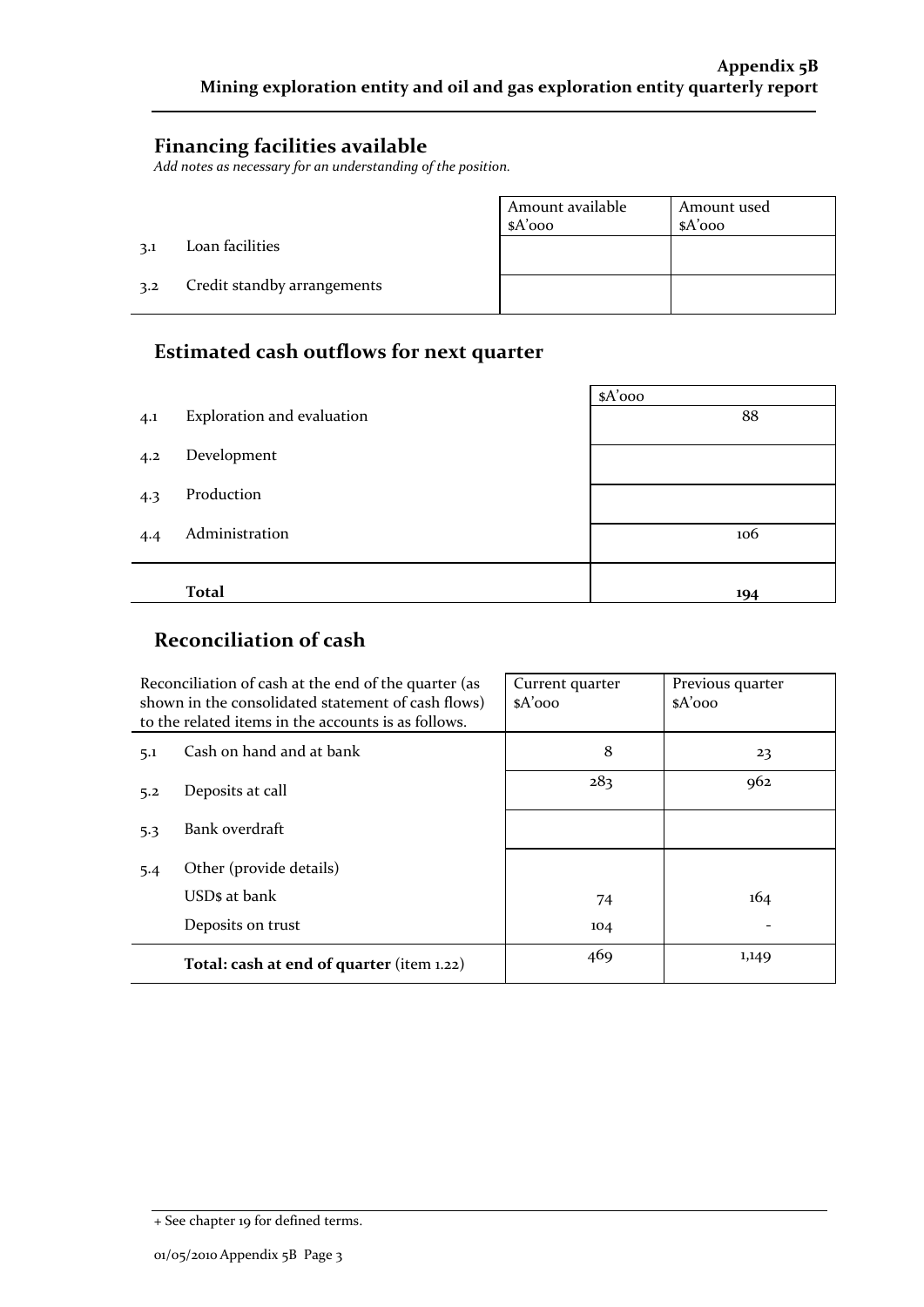|     |                                                                                                   | Tenement<br>reference<br>and<br>location | Nature of interest<br>(note (2)) | Interest at<br>beginning<br>of quarter | Interest at<br>end of<br>quarter |
|-----|---------------------------------------------------------------------------------------------------|------------------------------------------|----------------------------------|----------------------------------------|----------------------------------|
| 6.1 | Interests in mining<br>tenements and<br>petroleum tenements<br>relinquished, reduced<br>or lapsed |                                          |                                  |                                        |                                  |
| 6.2 |                                                                                                   | Zimbabwe                                 |                                  |                                        |                                  |
|     | Interests in mining<br>tenements and                                                              | 33154                                    | Tenement acquired                |                                        | 70%                              |
|     | petroleum tenements                                                                               | 32570                                    | Tenement acquired                |                                        | 70%                              |
|     | acquired or increased                                                                             | 36975                                    | Tenement acquired                |                                        | 70%                              |
|     |                                                                                                   | 36976                                    | Tenement acquired                |                                        | 70%                              |
|     |                                                                                                   | 36974                                    | Tenement acquired                |                                        | 70%                              |
|     |                                                                                                   | 36973                                    | Tenement acquired                |                                        | 70%                              |
|     |                                                                                                   | 36972                                    | Tenement acquired                |                                        | 70%                              |
|     |                                                                                                   | 32716                                    | Tenement acquired                |                                        | 70%                              |
|     |                                                                                                   | 33280                                    | Tenement acquired                |                                        | 70%                              |
|     |                                                                                                   | 36983                                    | Tenement acquired                |                                        | 70%                              |
|     |                                                                                                   | 33181                                    | Tenement acquired                |                                        | 70%                              |
|     |                                                                                                   | 36978                                    | Tenement acquired                |                                        | 70%                              |
|     |                                                                                                   | 36979                                    | Tenement acquired                |                                        | 70%                              |
|     |                                                                                                   | 36982                                    | Tenement acquired                |                                        | 70%                              |
|     |                                                                                                   | 36980                                    | Tenement acquired                |                                        | 70%                              |
|     |                                                                                                   | 36981                                    | Tenement acquired                |                                        | 70%                              |
|     |                                                                                                   | GA1190                                   | Tenement acquired                |                                        | 70%                              |
|     |                                                                                                   | 32936                                    | Tenement acquired                |                                        | 70%                              |
|     |                                                                                                   | 32935                                    | Tenement acquired                |                                        | 70%                              |

## **Changes in interests in mining tenements and petroleum tenements**

Refer to Quarterly Activities Report for schedule of tenements held.

#### **Issued and quoted securities at end of current quarter**

*Description includes rate of interest and any redemption or conversion rights together with prices and dates.*

|     |                         | Total number | Number quoted | Issue price per<br>security (see<br>$note$ 3) (cents) | Amount paid up<br>per security (see<br>$note$ 3) (cents) |
|-----|-------------------------|--------------|---------------|-------------------------------------------------------|----------------------------------------------------------|
| 7.1 | Preference              |              |               |                                                       |                                                          |
|     | <sup>+</sup> securities |              |               |                                                       |                                                          |
|     | (description)           |              |               |                                                       |                                                          |
| 7.2 | Changes during          |              |               |                                                       |                                                          |
|     | quarter                 |              |               |                                                       |                                                          |
|     | (a) Increases           |              |               |                                                       |                                                          |
|     | through issues          |              |               |                                                       |                                                          |
|     | (b) Decreases           |              |               |                                                       |                                                          |
|     | through returns         |              |               |                                                       |                                                          |
|     | of capital, buy-        |              |               |                                                       |                                                          |
|     | backs,                  |              |               |                                                       |                                                          |
|     | redemptions             |              |               |                                                       |                                                          |

<sup>+</sup> See chapter 19 for defined terms.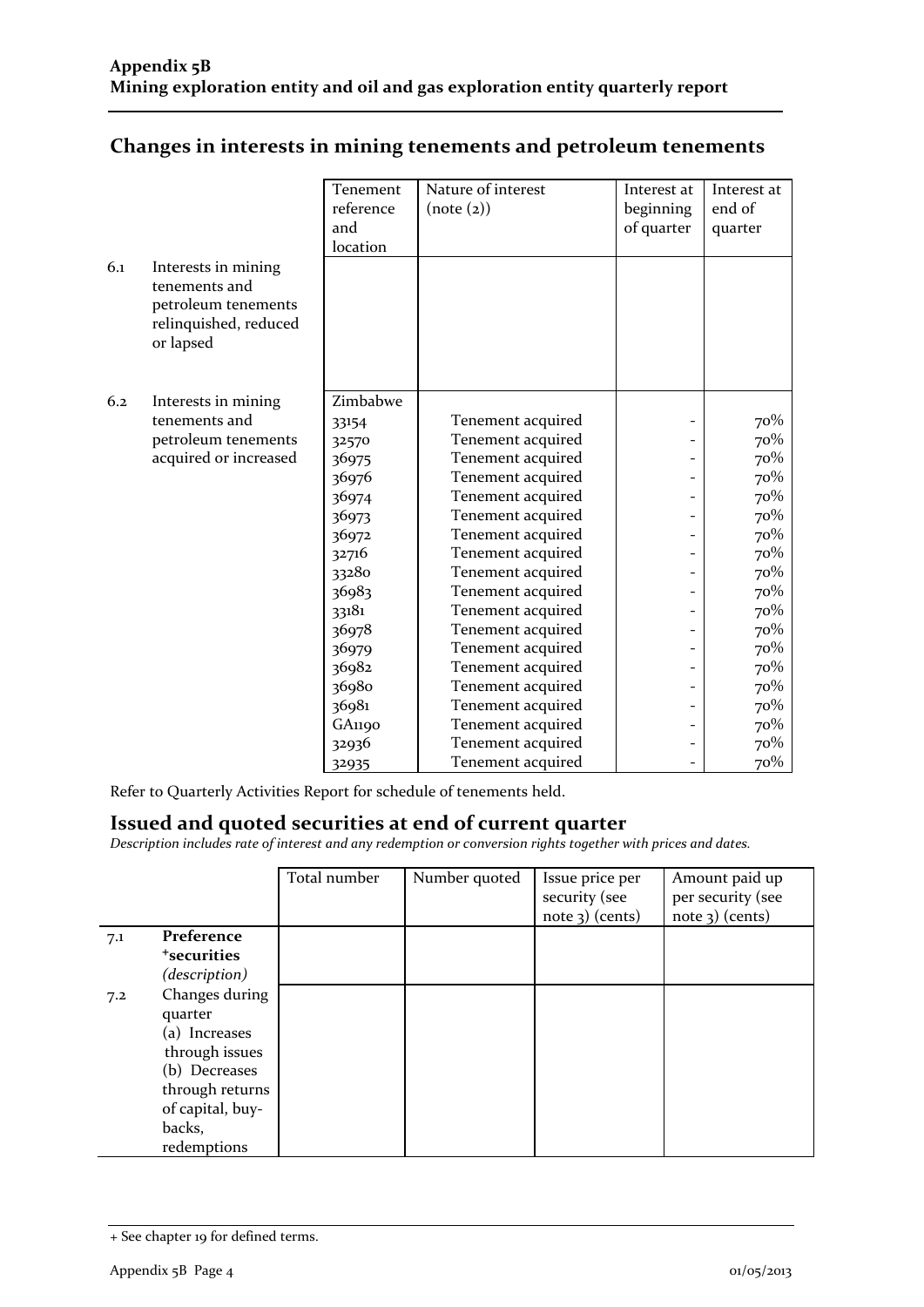#### **Appendix 5B Mining exploration entity and oil and gas exploration entity quarterly report**

| 7.3  | +Ordinary<br>securities                                                                                                         | 680,509,820 | 680,509,820 | Not applicable              | Not applicable              |
|------|---------------------------------------------------------------------------------------------------------------------------------|-------------|-------------|-----------------------------|-----------------------------|
| 7.4  | Changes during<br>quarter<br>(a) Increases<br>through issues<br>(b) Decreases<br>through returns<br>of capital, buy-<br>backs   |             |             |                             |                             |
| 7.5  | <sup>+</sup> Convertible<br>debt<br>securities<br>(description)                                                                 |             |             |                             |                             |
| 7.6  | Changes during<br>quarter<br>(a) Increases<br>through issues<br>(b) Decreases<br>through<br>securities<br>matured,<br>converted |             |             |                             |                             |
| 7.7  | Options<br>(description and<br>conversion<br>factor)                                                                            | 134,500,000 |             | Exercise price<br>1.5 cents | Expiry date<br>30 June 2015 |
| 7.8  | <b>Issued during</b><br>quarter                                                                                                 |             |             |                             |                             |
| 7.9  | Exercised<br>during quarter                                                                                                     |             |             |                             |                             |
| 7.10 | <b>Expired during</b><br>quarter                                                                                                |             |             |                             |                             |
| 7.11 | <b>Debentures</b><br>(totals only)                                                                                              |             |             |                             |                             |
| 7.12 | Unsecured<br>notes (totals<br>only)                                                                                             |             |             |                             |                             |

# **Compliance statement**

- 1 This statement has been prepared under accounting policies which comply with accounting standards as defined in the Corporations Act or other standards acceptable to ASX (see note 5).
- 2 This statement does give a true and fair view of the matters disclosed.

<sup>+</sup> See chapter 19 for defined terms.